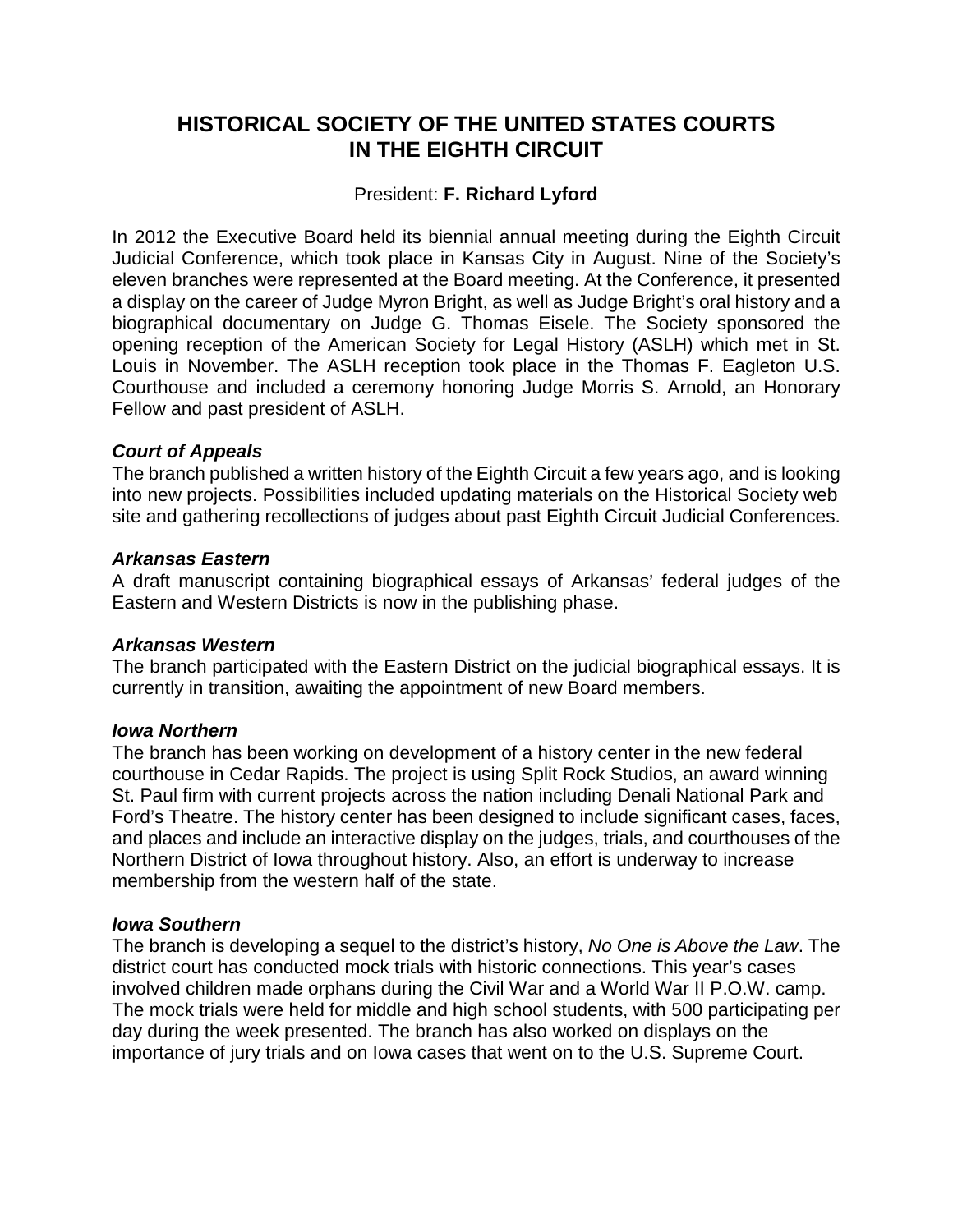## *Minnesota*

The branch's oral history bicentennial project to interview the Minnesota district judges has been continued to include judges new to the bench since the project was completed in 1988. Interviews are conducted when the judge assumes the bench and again when the judge takes senior status. The branch's display on the Wilbur Foshay case is currently on exhibit in the Minneapolis courthouse lobby. The district's oral history videos have been transferred to DVD and are available for viewing. The district is undergoing a courthouse renovation project in Duluth, and the branch is involved with restoration efforts.

## *Missouri Eastern*

During the last year, the branch has placed an oral history interview of Judge Edward L. Filippine in the Eagleton Courthouse Learning Center and has filmed an oral history interview with Judge William H. Webster. Mr. Burton Boxerman has prepared a written history of the district, which is now in the editing phase at Southeast Missouri State University Press, with publication expected in spring 2013. The branch previously compiled a list of the seventeen most significant cases decided in the district's history, and has now filmed interviews with attorneys who were involved in two of them.

## *Missouri Western*

The branch has continued its highly successful speaker series, hosting three events in the fall and three in the spring which were attended by nearly 600 individuals. The branch has completed *Moments in Time*, a project to record oral histories of judges in the district. Work on a permanent historical permanent display in the Whittaker Courthouse is in progress.

#### *Nebraska*

The branch continues working with Professors Mark Scherer and John Wunder to complete a written history of the district. The branch also helped support publication of Judge Warren Urbom's book, *Called to Justice: The Life of a Federal Trial Judge*, which has now been published by the University of Nebraska Press.

#### *North Dakota*

The branch has been working with the U.S. Courts Library on a permanent display honoring Judge Rodney Webb for the Fargo courthouse. The branch continues to collect artifacts. Future projects may include producing essays on judges long past and a project to commemorate Bankruptcy Judge William Hill.

#### *South Dakota*

The branch had completed Judge Battey's oral history and plans to complete interviews of Judge Piersol and Judge Kornmann. Another project the branch plans to undertake is digitizing historical records in Pierre.